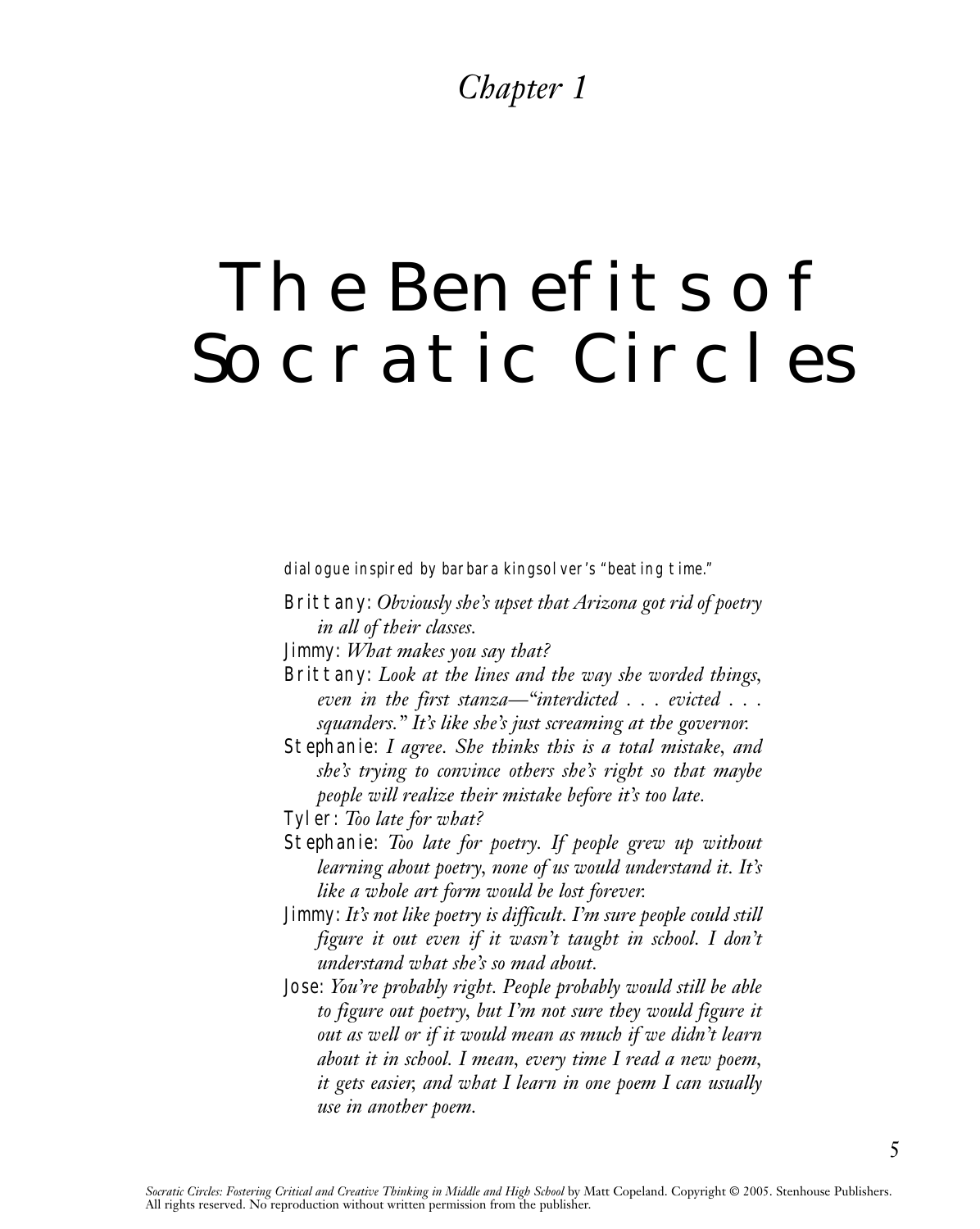Stephanie: *You lost me.*

- Jose: *Okay. Like right here in the middle of the poem she says, "where the fans overhead / whispered 'I am, I am' in iambic pentameter." If it wasn't for studying poetry in school, I'd have no idea what iambic pentameter was. And I certainly wouldn't pick up on the idea that the noise the fan blades make sounds like iambic pentameter.*
- Brittany: *Yeah, that makes sense. The more you learn about something, the more you are going to understand it.*

Jose: *I think it's more than that, though. I think that's her whole point.*

Stephanie: *What's her whole point?*

- Jose: *She's saying that if poetry isn't taught in school, if we don't learn about all the tricks and devices poets use, then we won't be able to understand her, we won't understand all the poetry that's going on around us all the time.*
- Brittany: *I get it. We become like poetry morons who don't understand or appreciate the beauty of poetry, whether it's written poetry or natural poetry, like the storm and the rain in the last stanza. Then she has no one to communicate with, no one to share what she writes with, and we all just sit there dumb. That's what she's angry about.*

Jose: *Exactly.*

In November 1999, after three long months working and struggling each week to better understand the material of the class and one another, students enrolled in my freshman English class finally got it. n November 1999, after three long months working and struggling each week to better understand the material of the class and one A collection of once downcast, uninspired expressions suddenly lighted up with wisdom, understanding, and purpose. Seated in the center of my room in two concentric circles, students appeared to freeze in their places, savoring and enjoying the moment, only their eyes moving as if in a slow waltz from face to face. And at each stop around the circle, as their eyes slowly traveled from peer to peer, something deep within them was surging to the surface, ready to erupt. Only after the first face cracked at the corners of the mouth and the smiles of self-satisfaction, accomplishment, and success became contagious throughout the room, did those student eyes fall to me, their teacher. And at that moment, after three months of my own frustration and soul-searching, I knew something magical had just happened for my students.

The conversation above represents a "lightbulb" moment when suddenly the class curriculum, real-world life skills, and the discovery of personal meaning and relevance all erupted within our classroom. Suddenly what we studied and learned in the classroom, even the intricacies of poetry and iambic pentameter, seemed urgent and important. The result was a group of students with a deep understanding of a selection of text, improved skills in comprehension, vocabulary, listening, speaking,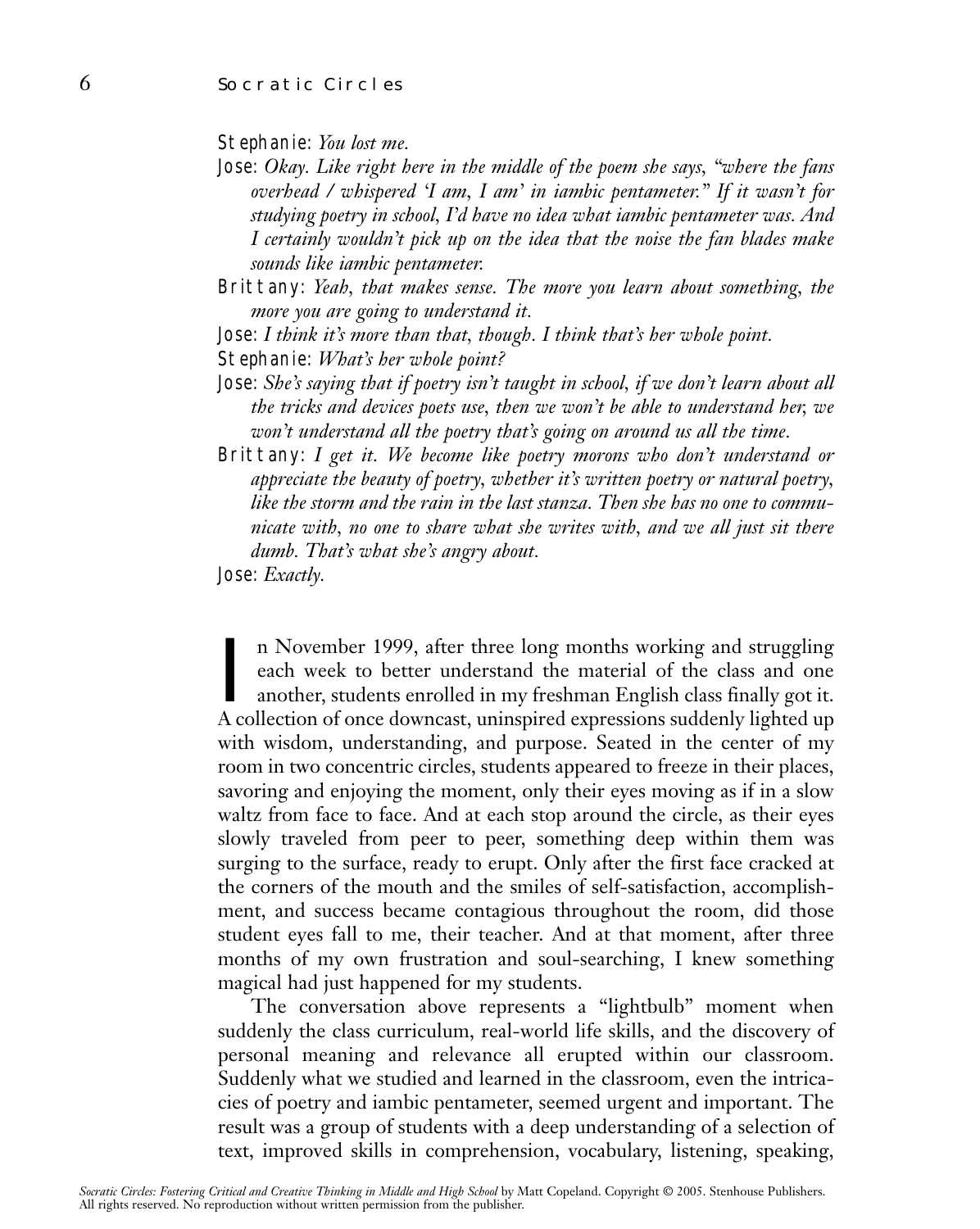and critical thinking, and experience in working together to construct meaning, solve problems, and explore life connections. The method for helping students to achieve this learning was the strategy known as Socratic circles.

#### A Brief History

More than 2,400 years ago, Socrates believed there was a more effective and productive way of teaching students than the lecture. He believed that within each of his students resided an often-untapped reservoir of knowledge and understanding. And by helping students examine their premonitions and beliefs while at the same time accepting the limitations of human thought, Socrates believed students could improve their reasoning skills and ultimately move toward more rational thinking and ideas more easily supported with logic. The methodology he used to accomplish this has come to be known as Socratic questioning.

Modern education appears obsessed with answers—both correct and incorrect. It is questions, however, that drive the human mind in critical thought. Elder and Paul (1998) note, "Questions define tasks, express problems, and delineate issues. Answers, on the other hand, often signal a full stop in thought. Only when an answer generates a further question does thought continue its life as such" (p. 297). Typically, teachers ask questions because we hope the answers will represent a final destination of learning and thought, a kind of educational checklist where either "yes," this learning has occurred, or "no," this learning has not occurred. We must push our students through this initial barrier of surface meaning, show them that all thinking involves the asking of questions, and reveal that the asking of one question leads to the asking of further questions. It is the ongoing, honest quest for information and understanding through the act of questioning that embodies the true ideal of democratic education.

Socratic questioning, then, greatly assists us in this endeavor. The purpose here is to use questioning to bring forward already held ideas in the students' minds, to make them more aware and cognizant of the learning and understanding that has already occurred. Adler (1984) defines this concept as "questioning students about something they have read so as to help them improve their understanding of basic ideas and values" (pp. 17–18). With this goal in sight, the idea of Socratic questioning is incredibly valuable in reviving student minds made numb to critical thought.

Socratic questioning is a systematic process for examining the ideas, questions, and answers that form the basis of human belief. It involves recognizing that all new understanding is linked to prior understanding,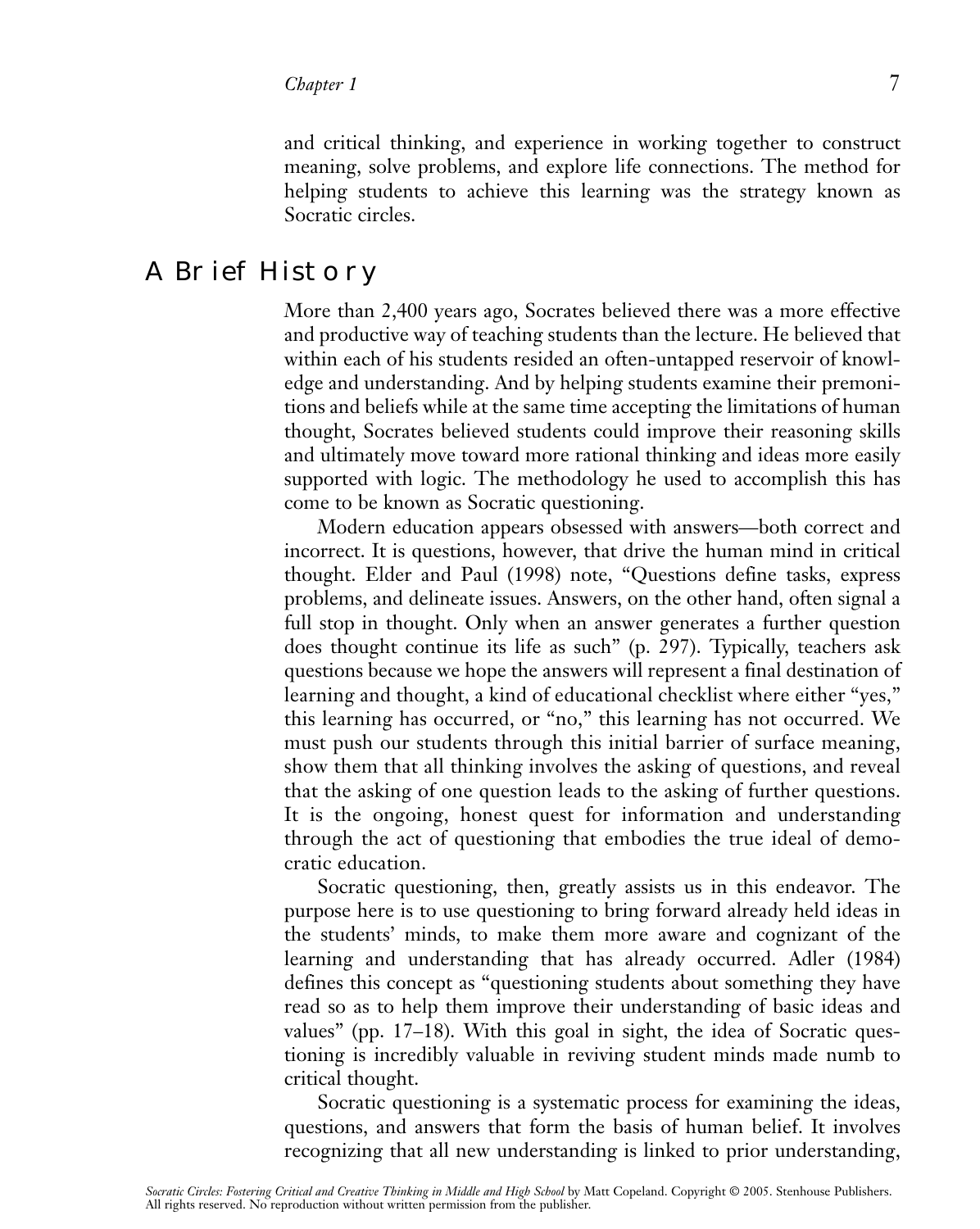that thought itself is a continuous thread woven through our lives rather than isolated sets of questions and answers. As teachers, we must help students recognize that all thoughts are based on prior thoughts and that current thoughts will build a foundation for future thoughts. We must help students see that all thinking is flawed and incomplete, that all ideas can be further developed and better explained, and that questioning helps us explore these realities. It is by following every statement with a question to further explore the depth of our thinking that we allow our ideas to grow and develop more deeply. In the classroom, this concept is incredibly important, especially in breaking the habits of students preprogrammed to think that all questions have one, and only one, correct answer.

In 1982 Mortimer Adler published *The Paideia Proposal: An Educational Manifesto* in which he described an extension of the current and most predominant mode of instruction. Adler outlined "a mode of teaching called 'maieutic' because it helps the student bring ideas to birth" (p. 29). He suggested that it is not enough to simply lecture to our students and hope they acquire the skills that educators deem necessary for them to have. We must teach "by asking questions, by leading discussions, by helping students to raise their minds up from a state of understanding or appreciating less to a state of understanding or appreciating more" (Adler 1982, p. 29). Adler went on to propose that the method to achieve this goal was to engage students' minds "in the study of individual works of merit, whether they be literary or otherwise, accompanied by a discussion of the ideas, the values, and the forms embodied in such products of human art" (p. 29).

Adler himself derived this idea from the annals of history, his own experience, and the experiences of colleagues in the world of education. The Great Books movement, originally developed between 1910 and 1940 by Alexander Meiklejohn at Amherst College, John Erskine at Columbia University, Stringfellow Barr and Scott Buchanan at the University of Virginia, and Adler and Robert Hutchins at the University of Chicago, began incorporating Socratic inquiry into their curriculum and developed the framework for the current pedagogical practice. The term "Socratic seminar" appears to have first been coined by Scott Buchanan in his work with the St. John's College New Program (Strong 1996, p. 5), and the idea has continued with organizations such as The Center for Socratic Practice, The Touchstones Project, Junior Great Books, the National Paideia Center, and the Coalition of Essential Schools. Over time, the strategy has grown and been adapted as various educators—Dennis Gray, Lesley Lambright, and Margaret Metzger, among others—began applying it to their own classrooms, curricular content, and the learning of their own students. The version of Socratic circles described in this book is no different; it is a modification and an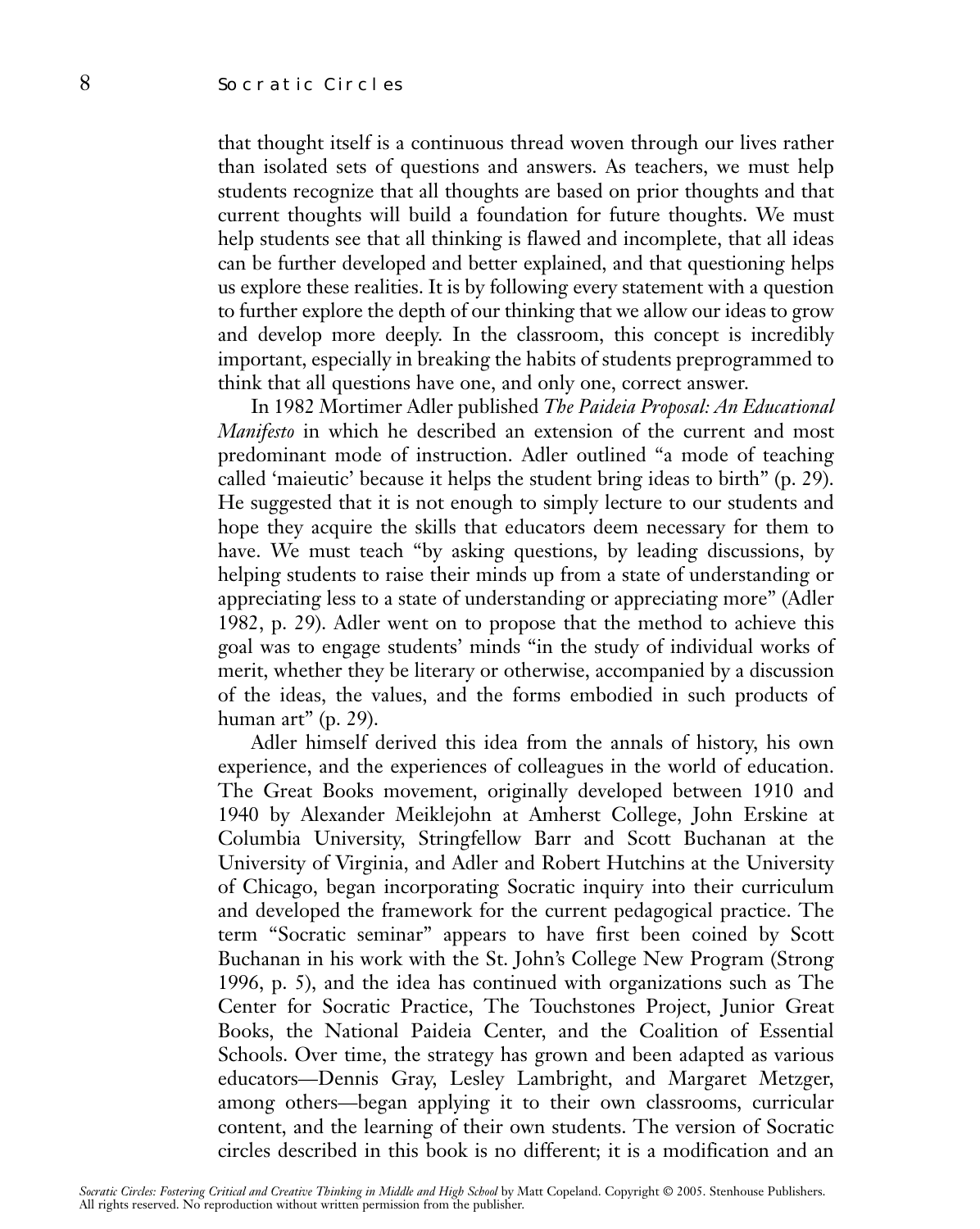extension of the principles and methodology of Socratic seminars started in the 1920s.

#### Understanding Socratic Circles

One of Adler's admirers, Lesley Lambright (1995), defines a Socratic seminar as an "exploratory intellectual conversation centered on a text" (p. 30). However, it is the nature and process of that conversation that differs radically from the typical teacher-led, question-and-answer discussion. A Socratic circle turns the vast majority of the guidance of the conversation and the ownership of the material over to the students. Because of this ownership students are more motivated and involved in the learning that takes place within the classroom, and in my own classes, students report that these Socratic circles create learning that they think is more meaningful and applicable to their lives and futures.

At first some students are apprehensive about this type of self-governance and control in the classroom; often their education experience has been with teachers firmly in control. What alleviates this trepidation in the students' minds is the structure and organization of the strategy itself. Students learn quickly that the process and ground rules of Socratic circles provide the framework for the conversation they will engage in and that they themselves will police the progress made.

Typically, Socratic circles are built upon a foundation of the following components: a short passage of text that students have read critically, and two concentric circles of students, one circle focusing on exploring the meaning expressed in the text and a second circle observing the conversation. After the first circle has examined and discussed the text, the second circle provides feedback on the quality of the dialogue that took place and the individual and group dynamics that facilitated that dialogue. After this period of reflection, the two circles of students change places and roles, and the process repeats itself with new voices and new ideas in each circle. Of course there are many variations to each aspect of Socratic circles, but maintaining the discussion-feedback-reverse pattern is essential. It is the interaction between the inner and outer circles that enables students to control the direction and process of the dialogue taking place.

Where Socratic circles begin to differ from typical classroom discussion is in the fact that students are required to remain silent while filling certain roles. While the inner circle is discussing the text, the members of the outer circle are instructed to imagine they are scientific observers behind a two-way mirror; they are able to see and hear everything going on, but they cannot interact with the inner circle in any way. Likewise, while the outer circle is providing feedback about the quality of discussion that took place, the members of the inner circle must listen in silence.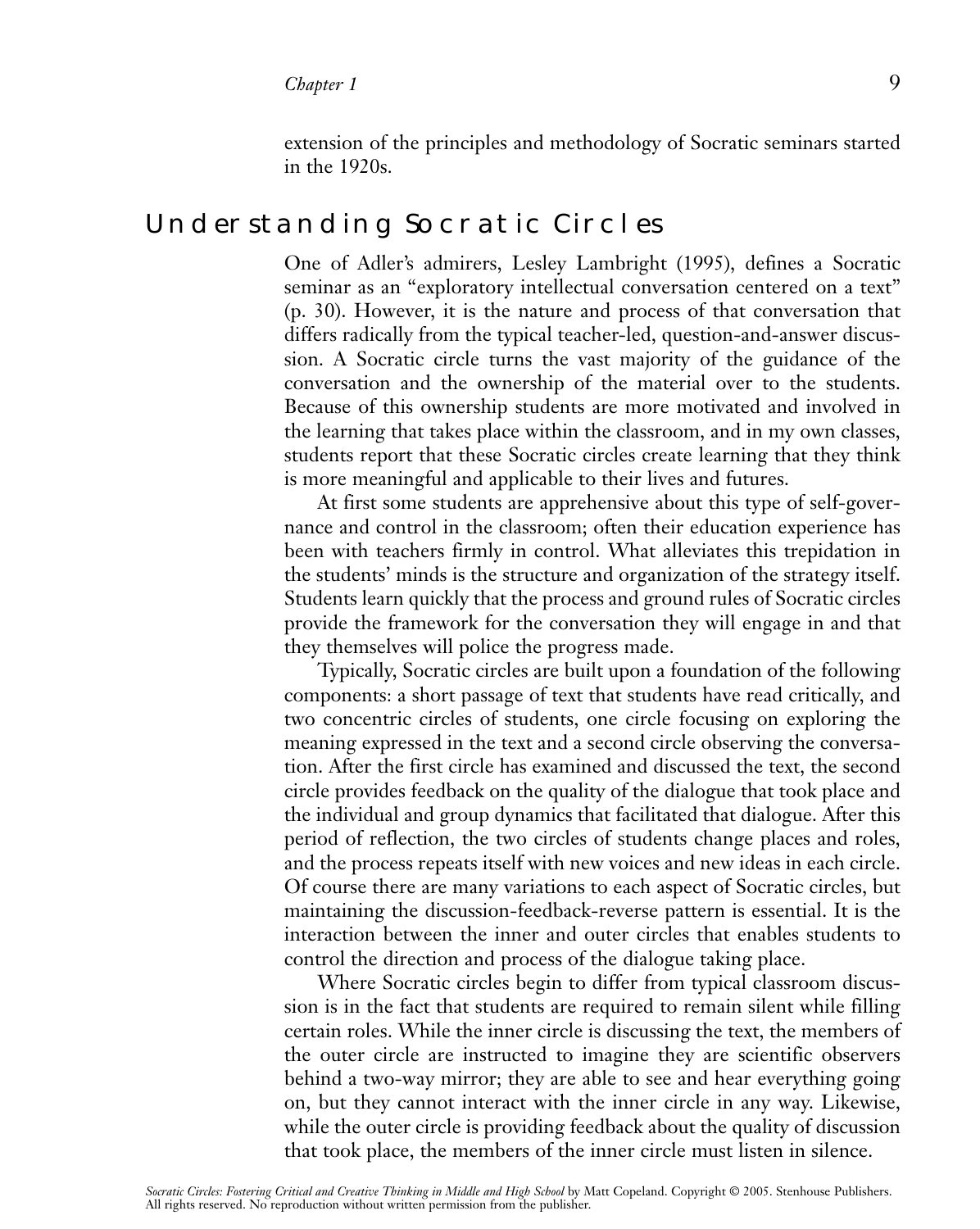Socratic circles offer a type of real-world, student-centered learning where the teacher acts only to keep the discussion moving forward, regardless of the discussion's direction. It is the students, not the teacher, who guide and direct the focus of the conversation. As students construct their discussion, they are activating prior knowledge, making connections, and synthesizing new schemata "in a collaborative quest for understanding . . . dedicated to achieving an enlarged understanding of a text, not merely ingesting it" (Gray 1992, pp. 17–18).

## Socratic Circles and Literature Circles

Socratic circles and literature circles share many of the same attributes. With each strategy, students are discussing a work that they have read and experienced and are combining their own ideas with the ideas of their peers to create new learning and understanding. And with both strategies, students assume the responsibility for organizing and discussing the textual material, no matter what format it takes. However, there are also key differences in the strategies. Literature circles typically involve a smaller number of students, and each student completes a specific role within the group to maximize the coverage of the conversation. On the other hand, Socratic circles involve larger groups of students without specific roles and seek to include a more diverse range of opinions and perspectives within the conversation. Perhaps the most obvious difference between literature circles and Socratic circles is the element of student choice in reading material. Whereas several literature circles covering multiple works may be going on in a classroom at any given time, Socratic circles focus the attention of all students within a class on one, typically teacher-selected, piece of text.

Despite these differences, the underlying constructivist philosophy upon which both strategies are built suggests that students are coming together to build meaning and understanding in a collaborative fashion with their peers. In fact, I prefer to intersperse these strategies in my classes and have found the practice to be both a rewarding experience for students and an effective method to enhance their skills within each strategy. Socratic circles offer more teacher guidance and coaching in the process of mutual inquiry and help students develop the habits of thought and analysis that lead to improved literature circles. Likewise, the smaller groups of literature circles help students develop their own voices and practice expressing and sharing their ideas with peers, improving their abilities and making them more comfortable in doing the same in the larger groups of Socratic circles. Many teachers use Socratic circles to teach students the skills needed for effective literature circles, but the strategies complement each other nicely and can enhance the literature instruction of any classroom.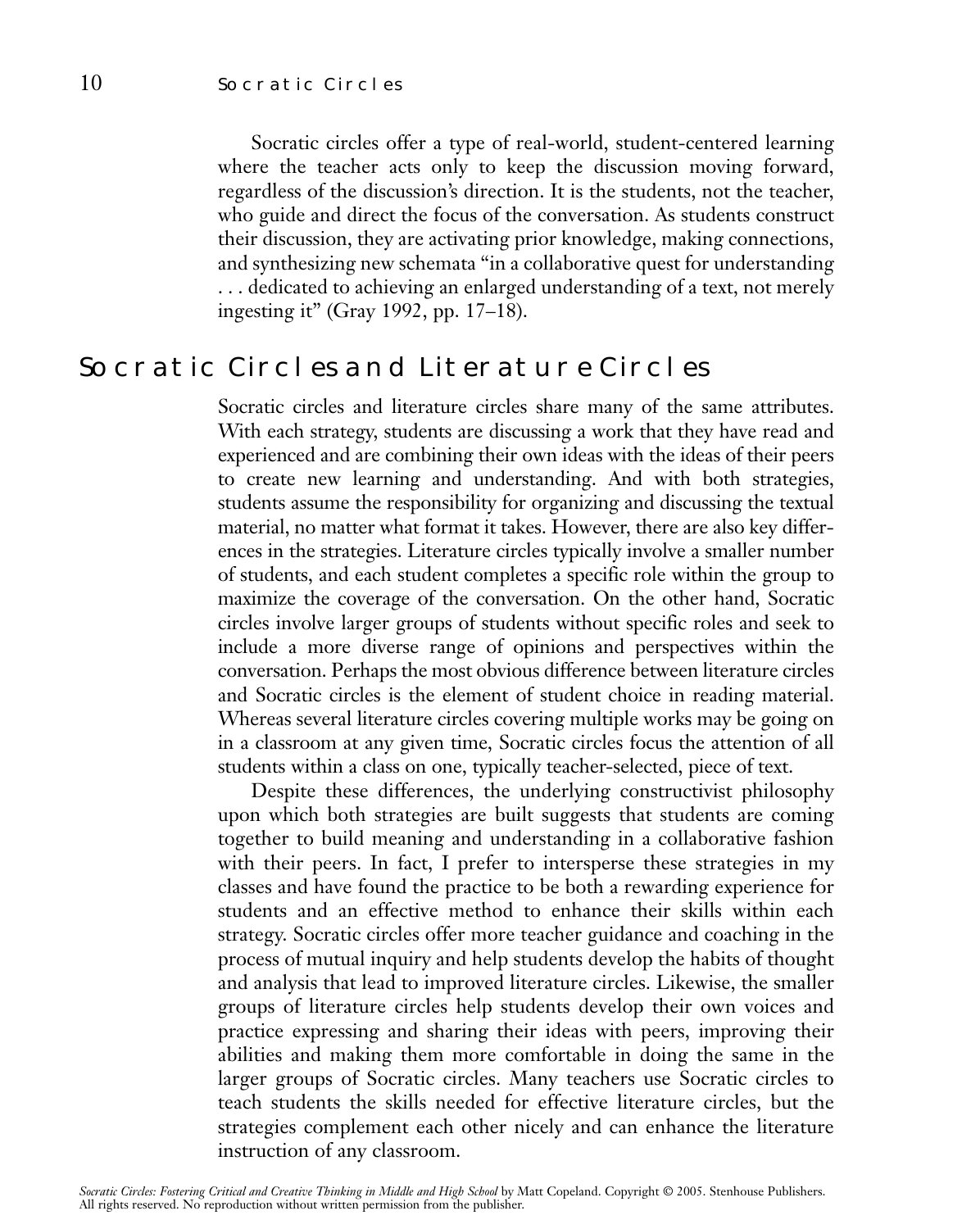In my classes students often engage in Socratic circles and literature circles simultaneously. Typically, students in my classes choose the novels or other longer works they are reading from a short list that centers on a particular theme or idea. This means that although students have choice in what they read and discuss with peers in their literature circles, we can also engage in whole-class discussion that traces the theme or ideas through each of the books. This is particularly effective when the selection of text for our Socratic circle explores this same theme or idea. Students can draw examples and illustrations from the work being read in their literature circle and share them with the class, helping other students understand and gain exposure to many different books. In this way, students maintain their voices and choices through literature circles and gain practice in applying the knowledge they are gaining to our Socratic circles.

## Developing Students' Academic Skills

Socratic circles are an excellent means of developing a wide range of academic skills. Beyond capturing the imagination and creativity, Socratic circles can build skills in the areas of reading, listening, reflection, critical thinking, and participation. A benefit of Socratic circles is that they bring all the areas of the curriculum and instruction together into a cohesive whole. No longer must teachers teach a fragmented curriculum where by late October students have already forgotten what they learned in September. With Socratic circles, teachers can integrate their curriculum into a seamless package in which students continuously build and develop a variety of skills.

## *Critical Thinking*

Perhaps what Socratic circles offer students and teachers more than anything is the opportunity to practice and hone their skills in critical thinking. In most classroom discussion, the teacher poses a question to a student and one of three things happens. The student either answers the question with the answer the teacher was hoping for, answers the question with an answer the teacher was not looking for, or simply responds with "I don't know." And typically the teacher responds in one of three ways: praise, disapproval, or encouraging the student to try again. In all three cases, the latent curriculum of this process teaches students that critical thinking is an ability that some students possess and some do not. Socratic questioning helps to correct this problem. If, after each student response to a question, the teacher follows up with another question that further explores the perspective of the answer, the agenda underlying the answer,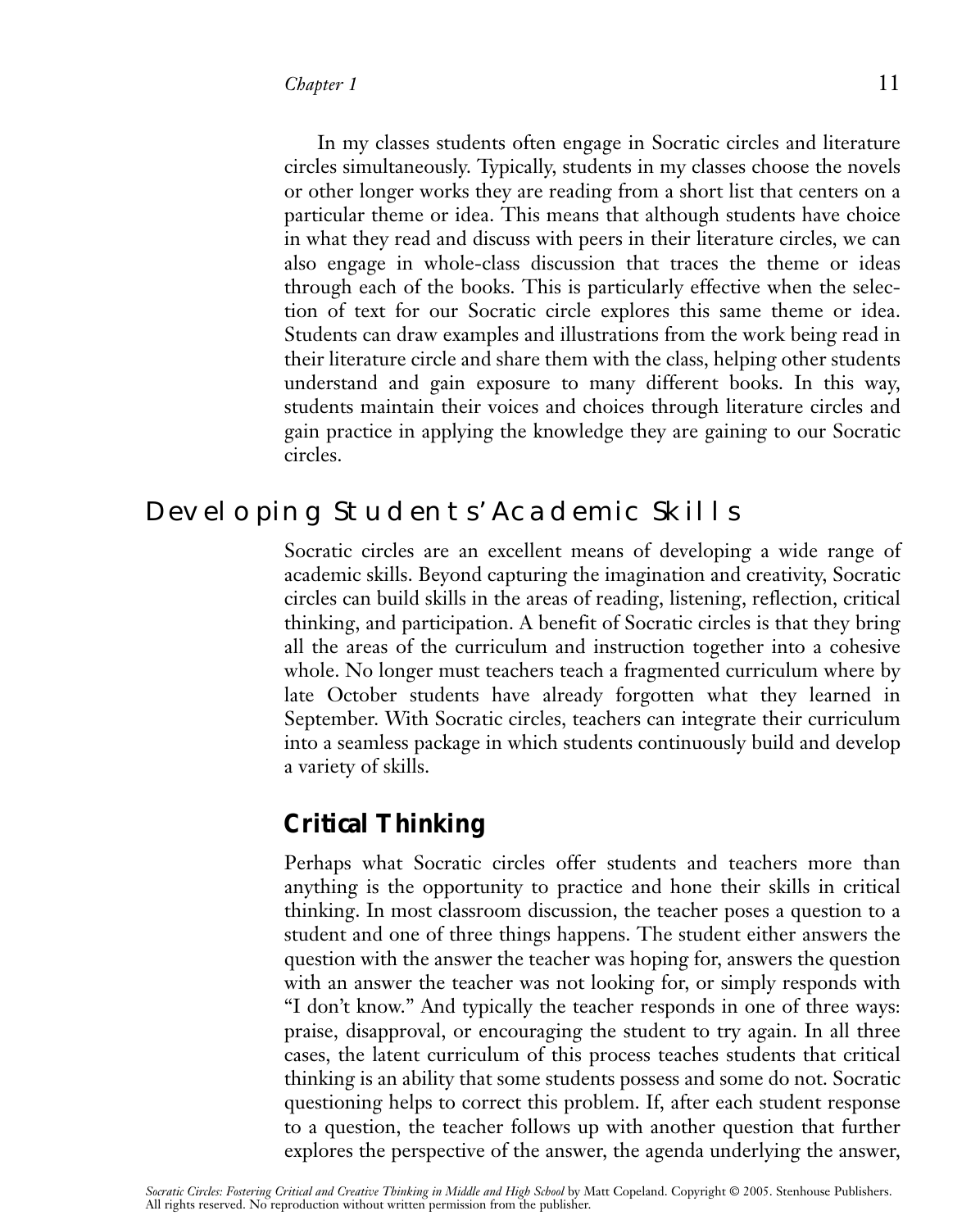or the application of concepts that produced the answer, students quickly see critical thought as an ongoing, developing skill rather than some secretive society to which some students belong and others do not.

Let me explain this idea in another way. In recent history we have changed the way we instruct students to write; we have moved from simply *assigning* writing to *teaching* writing, focusing on the process rather than just the product. We have our students brainstorm and engage in prewriting to generate ideas. We have them draft their ideas and then revise and edit to improve the quality of the expression of those ideas. We encourage our students to believe that good writing develops from hard work in drafting, revising, and redrafting, that good writing simply does not magically appear. Critical thinking is no different than writing. Both are processes that challenge us to revise and improve our ideas for the benefit of our own understanding and the understanding of others. And in both cases, it is the process of Socratic questioning that helps us revise and improve the quality of our ideas.

Critical thinking must be viewed as a process, just as we approach writing. We teach our students that no piece of writing is ever "finished," that there is always something that could be improved or expanded upon that would make our writing more complete, more substantial, more effective. Our thinking is no different. At the end of the day, our writing, our thinking, and our lives are merely "rough drafts," works in progress to which a new day will bring new experiences and new improvements; we must simply open ourselves to the possibilities. We help our students practice the writing process almost daily, but rarely do we devote as much time or attention to teaching the process of critical thinking. As Elder and Paul (1998) suggest, "The goal of critical thinking is to establish a disciplined 'executive' level of thinking, a powerful inner voice of reason, to monitor, assess, and reconstitute—in a more rational direction—our thinking, feeling, and action" (p. 300). Socratic questioning and Socratic circles are ways teachers can encourage students to view critical thinking as a lifelong, life-actualizing process.

In my classes, students begin to see this type of thinking evolve within their own minds through our participation in Socratic circles. One student, Pablo, reveals how he applies this type of thinking to his life outside the classroom:

*I have learned how to think in an entirely new way. Now, whenever I am doing something, or perhaps even watching TV, I think about why certain phrases are significant and why the writer uses them. I even think if they might symbolize something else. I do not dislike this new form of thinking; in fact it is helpful.*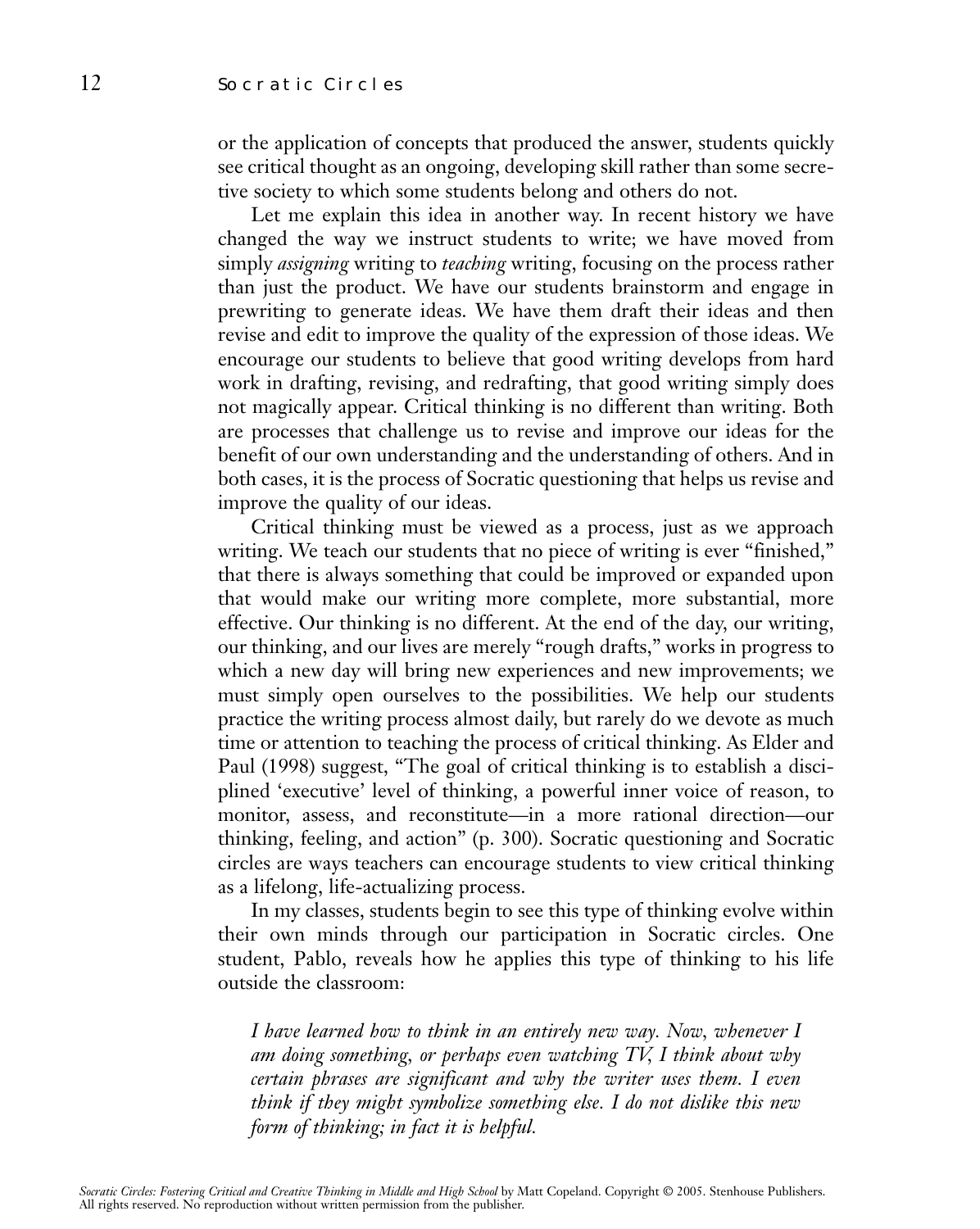Clyde reflects on his growth in critical thinking because of Socratic circles and compares it with the learning he does in most of his other classes. His reflections reveal his emerging understanding that critical thinking and learning itself are ongoing processes rather than collections of learning products.

*Sometimes I feel like education is more about facts and memorizing than anything else. However, is that really learning? I think developing your skills of absorbing, processing, and expressing those ideas and facts is more important and more beneficial. I enjoy learning facts and concepts, but what is even more enjoyable is the theories and ideas I can discuss, think and reason about with others.*

At the heart of Clyde's comments is the idea that through more engaged dialogue with classmates centered on the concepts and knowledge his class is exploring, learning becomes a more valuable endeavor that taps student interest and enjoyment.

#### *Creativity*

Creativity is another area greatly improved through Socratic circles. Lambright (1995) points out that students "are more creative when they are engaged in a group, listening to the thinking of others, watching the play of one idea bouncing off another, while being encouraged to dig below the surface of thought and feeling. Transactions spark the imagination" (p. 33). The active nature and the creativity of the analysis and support of arguments within a Socratic circle encourage students to be creative themselves. It is the "interrogative or discussion method of [Socratic circles that] stimulate the imagination and intellect by awakening the creative and inquisitive powers. In no other way can children's understanding of what they know be improved" (Adler 1982, p. 29). The stimulation of all the various types of thinking and learning allows students to grow and develop into complete, holistic individuals. Carol explains,

*I have to admit that when we first started Socratic circles I thought to myself, "What in the world am I supposed to get out of this?" I didn't see the point, and honestly I didn't believe in them. I just thought it was something we did so you didn't have to teach. Slowly, though, I began to realize how often I thought about Socratic circles outside of class and how often I was inspired to write about what we discussed. Not essays, but just write. And when I look back now, I see how they've helped me grow as a person, how they've made me someone I'm proud of.*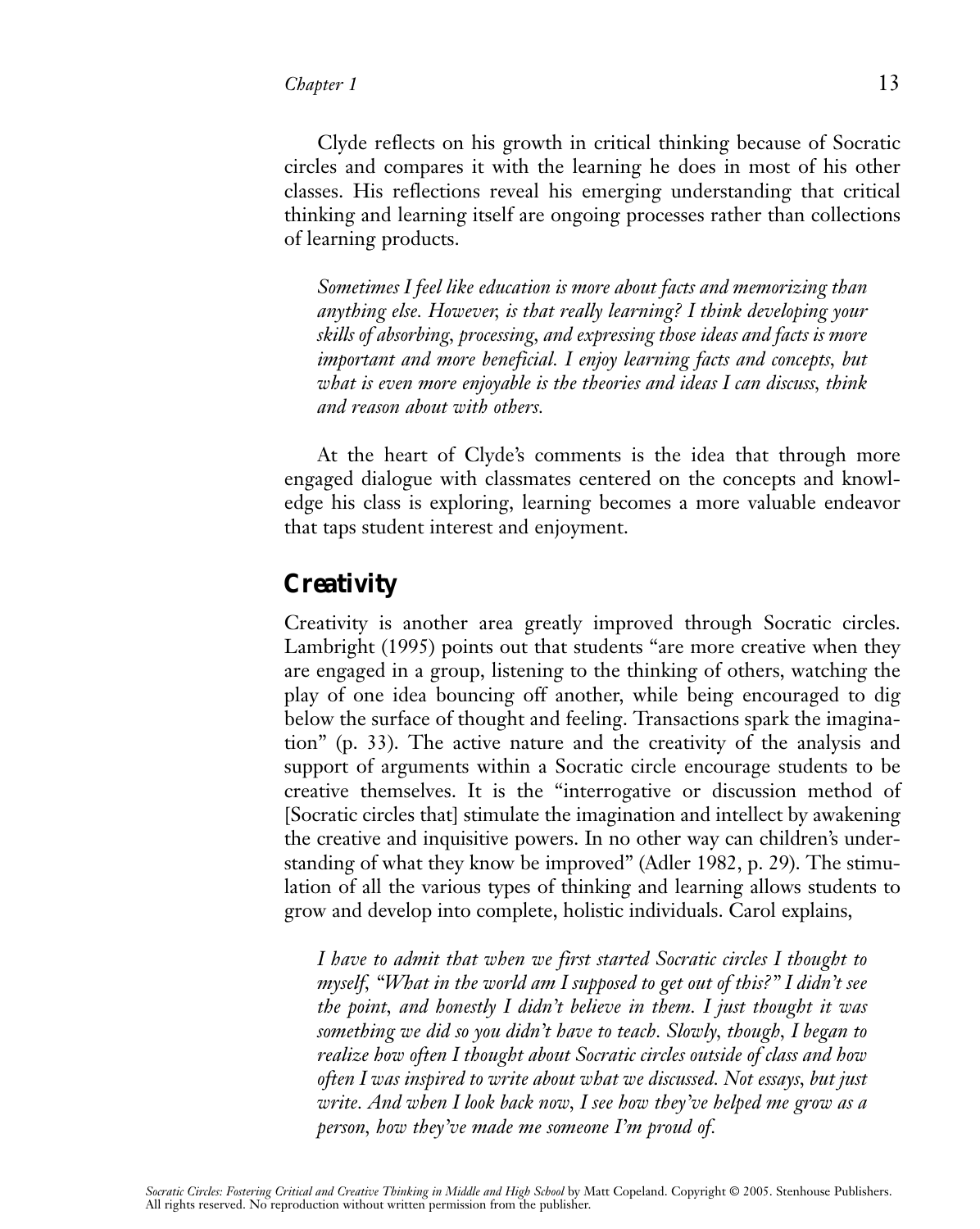Because their creativity is stimulated, students are able to find mediums to express themselves and unique ways to display the products of their own ideas and thinking. In my own practice, I have witnessed this phenomenon on several occasions. I am always amazed at how the dialogue within a Socratic circle moves students to engage in further study and thought on their own. Many times students return to class the day after their dialogue to share some further idea they have discovered, whether by their own thought or by research. Some students even go so far as to produce some body of work inspired by our discussion. Whether a piece of writing, a piece of artwork, interpretive dance, music, or some other means, students find ways to filter their critical thinking through their own creative channels and produce new work that reveals the connections to the central ideas and material we have been studying.

## *Critical Reading*

Metzger (1998) suggests "[a]s citizens, parents, and reading adults, we worry about our children's inadequate reading skills. Although many students can decode, most are superficial readers, comprehending only surface information" (p. 240). Incorporating reading strategies and activities into our classrooms that move students beyond basic reading comprehension and into higher-order thinking is critical to our curricula. Arnold, Hart, and Campbell (1988) observed that after they implemented Socratic circles in their classrooms, their students were "gaining deeper understanding of literature and heightened interest in reading and writing. They are learning to think critically and to respect the opinions of their peers" (p. 48).

In my own classes I have witnessed students who never expressed much interest in or placed value on interpreting literature suddenly finding meaning and relevance in the process. Several of my students who described themselves as "noncollege bound" found that, for the first time in their schooling careers, interpreting literature and other text was something that was not handed down to them from experts, but a living, breathing process that was created spontaneously through intellectual discourse. Mandy comments on this reality and explains how the idea of reading has changed for both her and her peers.

*In Socratic circles you have to think in a different way. You can't just read the text and automatically see a deeper meaning. You have to think about what it could mean and relate the text to other works or experiences you are familiar with, which isn't a skill we use often.*

I have witnessed my students applying to standardized testing some of these same skills of critical reading, developed in the course of Socratic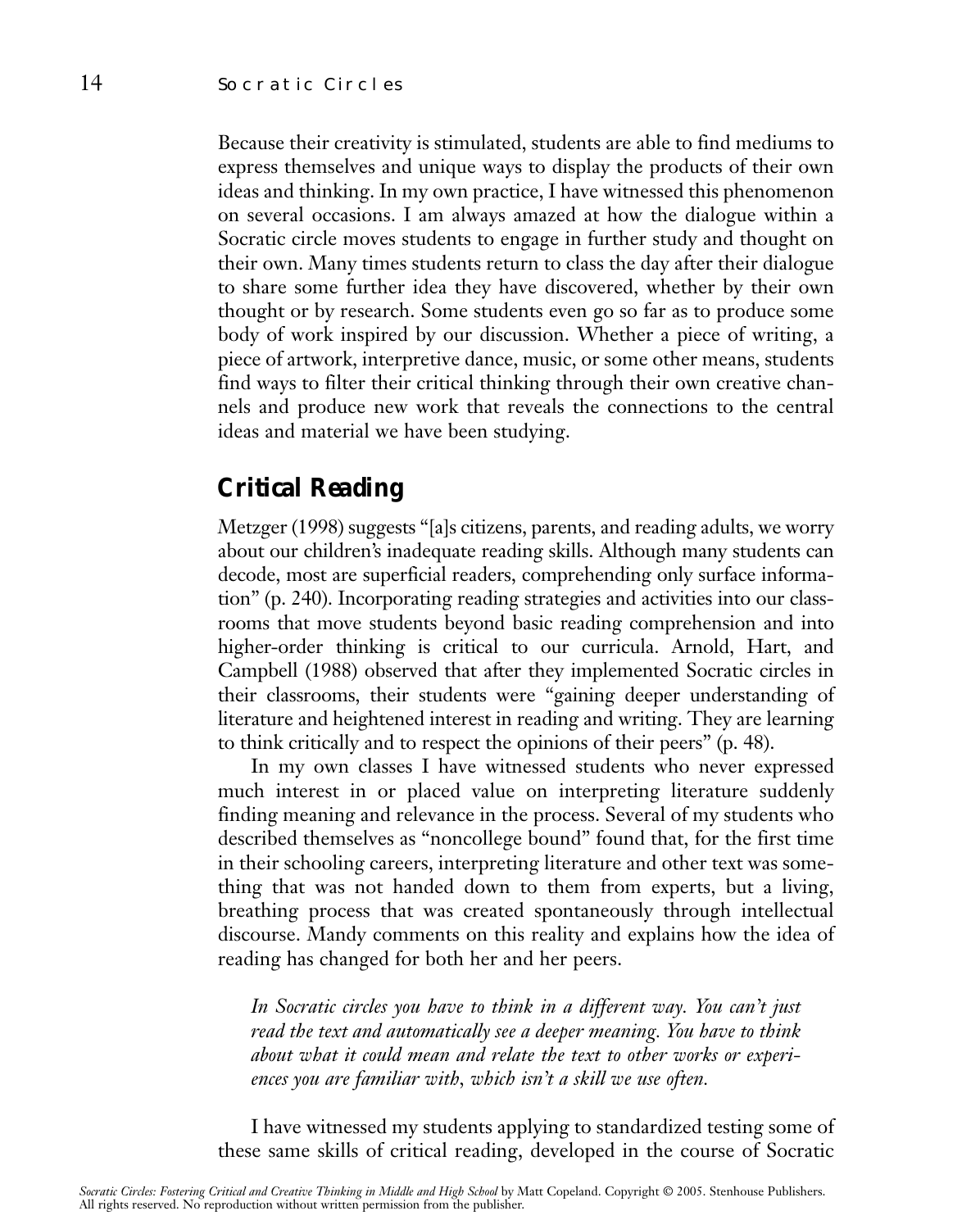circles. When handed a passage to read and questions to answer at the end, many of my students use many of the same techniques we use to analyze a Socratic circle selection of text from a critical reading perspective: they identify new vocabulary words, underline key phrases, note repetition of words, phrases, and structure, and jot down questions that help them to better explore meaning. Robert, another student who selfidentifies as "noncollege bound," echoes Mandy's comments and explains how his reading and learning have improved.

*Socratic circles have given me the ability to look farther into a text I am reading, and I can comprehend better with what I read also. I feel I can learn much easier because I take more things into consideration.*

## *Developing a Lifelong Love of Reading*

Equally important as developing skills in reading critically is developing an interest and a passion for the activity of reading itself, ideally, developing students into lifelong readers and learners. Davey, a student with special needs in my classroom who suffers from problems with concentration and attention, writes,

*After our Socratic Circles, I have found myself reading more than I ever have before. I've actually started reading every day, which is odd because I rarely ever read before and I didn't care to. Socratic circles have made me want to better myself.*

The poor reading skills of our nation's youth is a disturbing reality. Socratic circles enable students to work collaboratively to improve their reading skills. Through the repeated readings and the thorough analysis of the material, students learn to take their time while reading and explore possible multiple meanings and interpretations.

## *Speaking*

As teachers of the language arts, we all encourage our students to participate in class discussions. Some of us even assign a portion of the student's overall grade to participation. We find ways to motivate student contributions through praise and the affirmation of ideas, and at times, we require student comments by progressing down class rosters or drawing names from a hat. Regardless, there are always some students who contribute and participate in class discussions at a minimal level, some only when required to, and some not even then. Although Socratic circles cannot change this reality, they can improve it.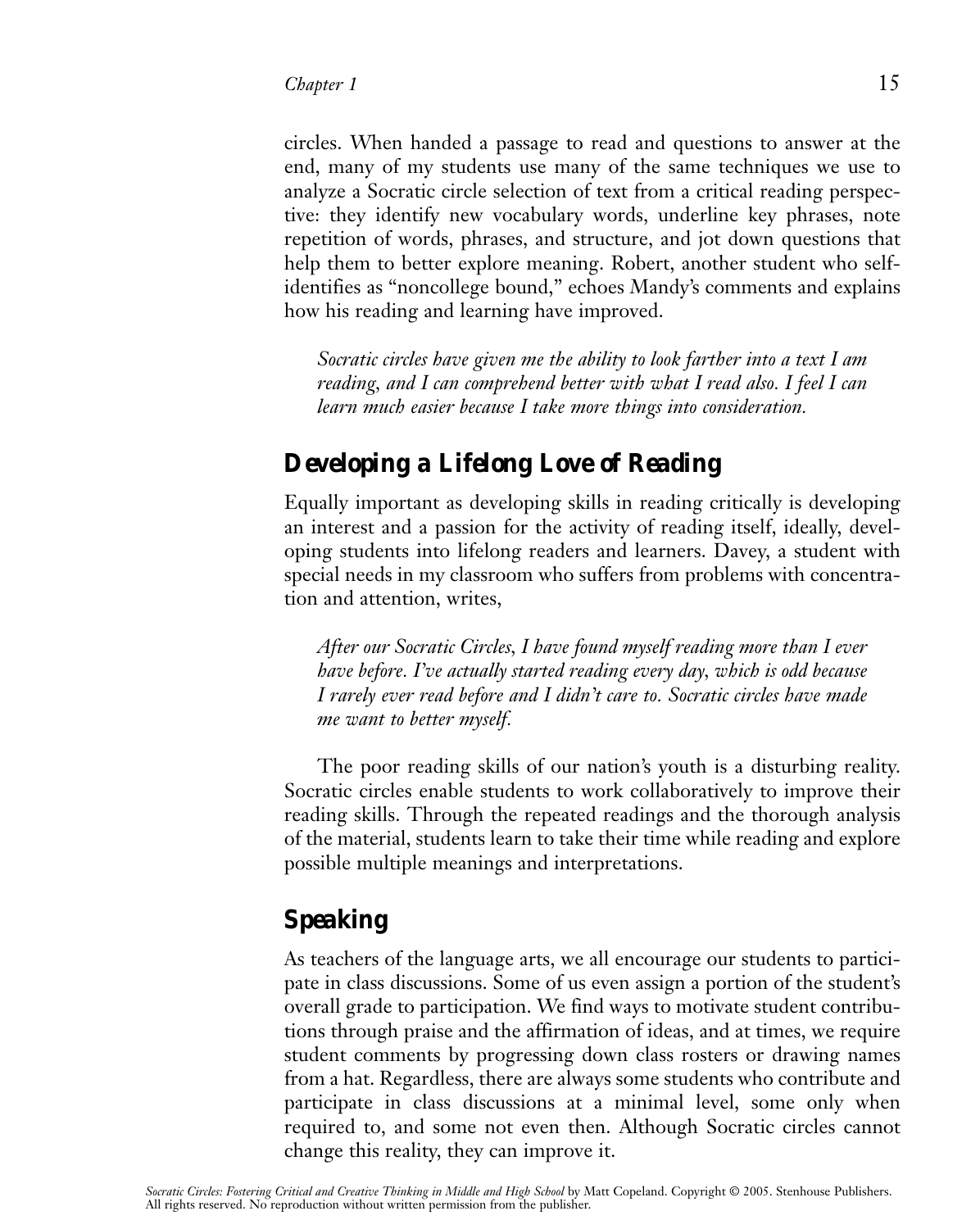Because of the collaborative nature of these conversations, students learn that all contributions, even the ones that appear tangential or erroneous on the surface, can help the group develop their ideas and move toward their discovery of meaning. Students then are held accountable to their peers, rather than the teacher, for sharing ideas and contributing to the group. When faced with this reality, many students develop a stronger voice in the classroom and are more willing to participate. Carol was one such student. At the beginning of the school year, she was a quiet, shy young woman who spoke in class only when asked or when spoken to, and she was equally quiet in the hallways and lunchroom with her peers.

*I've learned through Socratic circles that I can't be timid about saying my thoughts and feelings. I think early on I hurt my groups by not saying anything because maybe my ideas could have been the spark that aided in finding meaning. By the end, though, I started sharing my ideas, and that allowed more of us to get into the discussion.*

Many students also report that developing these skills changes the way they view school and their own learning. Once initial skills in speaking are developed, students are able to expand into persuasive speaking and supporting their ideas with textual evidence. John, a student with aspirations of becoming a trial lawyer, shares his appreciation for the growth he has seen in his persuasive speaking abilities.

*By having these Socratic circles I have learned to say what I feel and use evidence to defend my position. Before I would just say what I thought and let it dangle, like raw meat in front of a pack of wild dogs. People would tear my thoughts to shreds because in my mind I had nothing to back those ideas up. Now I am able to assertively state what I think and prove to anyone that my ideas can be applied to the subject and learned from.*

Socratic circles encourage students to pull themselves from the silence of the classroom's shadows and become more active and vocal learning participants. They not only allow students to become more comfortable with speaking in classroom discussions, but help them develop skills in speaking persuasively and supporting their ideas with references to textual evidence.

#### *Listening*

As Adler (1983) says, "Listening, like reading, is primarily an activity of the mind, not of the ear or the eye. When the mind is not actively involved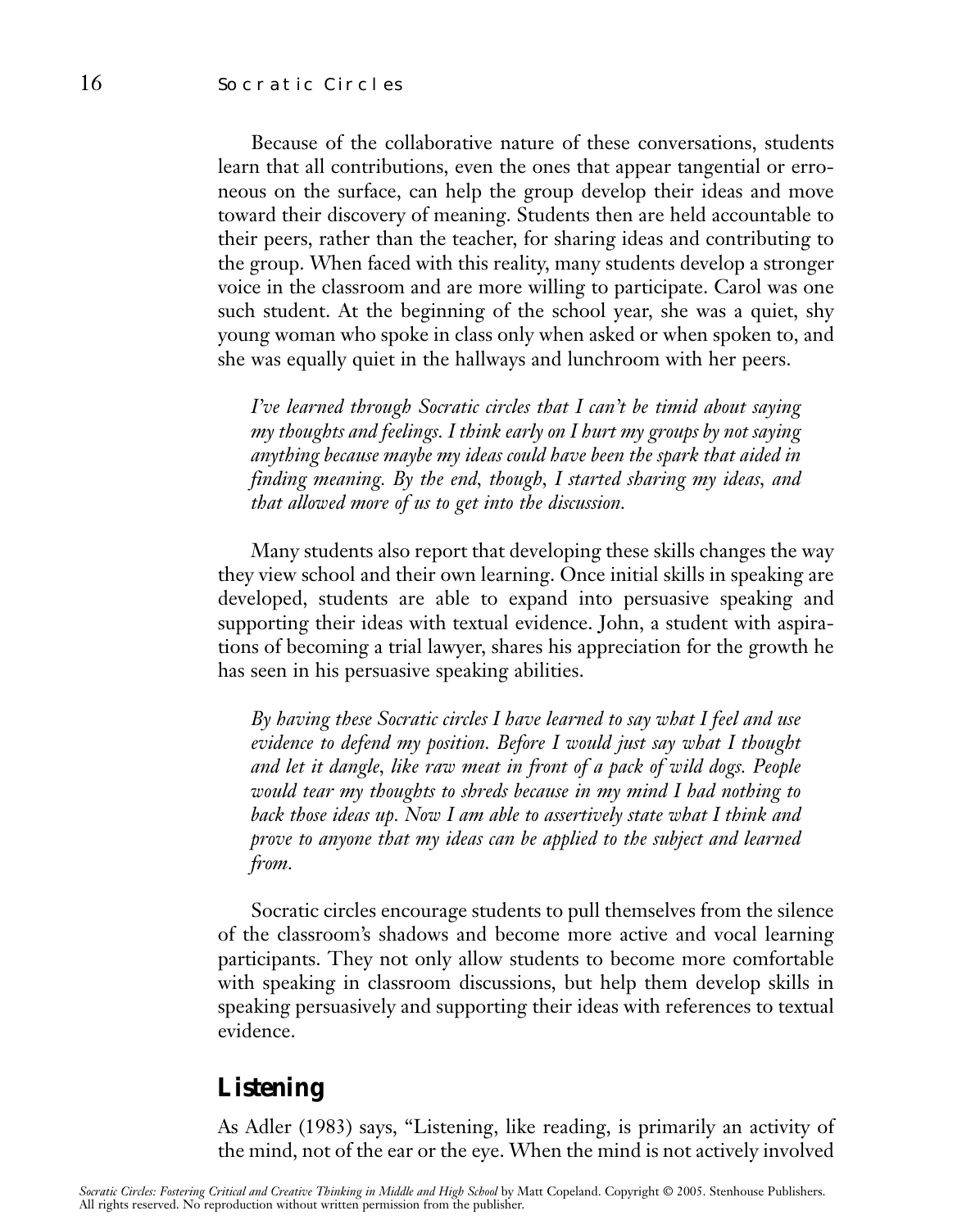in the process, it should be called hearing, not listening; seeing, not reading" (pp. 85–86). The structure of Socratic circles is such that students learn quickly to improve their learning so that what they hear with their ears allows them to listen with their minds. During the feedback sessions, students are quick to point out when students are not listening to one another. They see and understand how detrimental poor listening skills can be to the quality of discussion and act quickly to encourage a solution to the problem.

Kent comments on this truth and reveals how high-quality listening can greatly influence the quality of dialogue and learning in the classroom.

*In Socratic circles you learn to be patient and to listen to the thoughts, feelings, and ideas of others when you're both on the outside and inside circle. Through listening, you hear multiple theories and opinions over the meaning of certain lines and the overall meaning the author is trying to convey. By listening, your thoughts and opinions might change, depending on what reasons others give for a certain topic.*

It is through listening that students are encouraged to contemplate differing opinions and points of view that sometimes challenge their own deeply held beliefs. Once students learn to open their minds to the views of others, they begin to realize that their own ideas can be expanded. It is not that their opinions are being replaced with the opinions of others, but by accepting that other points of view are possible, students begin to form a context of opinion in which their individual views fit. This serves students in both an academic and social sense. Sally, who began my class as a rather obstinate and opinionated student, reflects on her personal and social growth in the area of listening.

*Before we started Socratic circles, I was probably the most stubborn person to talk to. I was not a good listener. Because of being "forced" to understand others' viewpoints, I have greatly improved that part of my character.*

To become active discussion participants, students must first learn to listen to one another's ideas. Without being able to listen carefully and attentively, they will never gain the social skills necessary to become effective members of a democratic discussion.

#### *Writing Skills*

In my classes, students who have engaged in Socratic circles are able to think more expansively about the philosophical underpinnings of their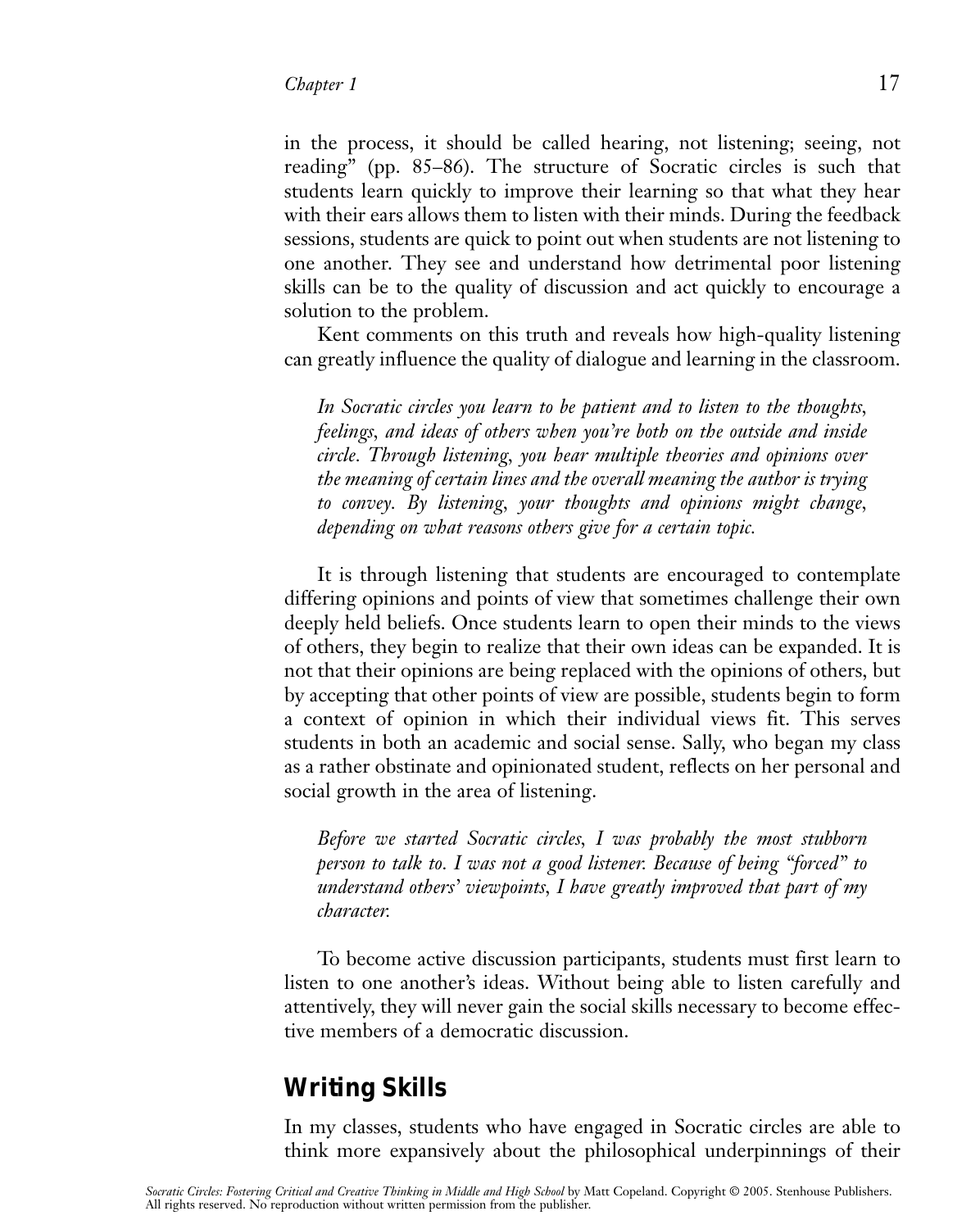selected topics and are able to produce writing that is more insightful, relevant, and thought-provoking than their peers who have not benefited from exposure to Socratic circles. Michaela reflects on how dialogue with her classmates allows her to use higher-order thinking skills and helps her expand her ideas.

*Having a chance to take a piece of text, analyze it in my own way, and then discuss this text with a group hits on all of the critical skills needed to write analytical essays. Without Socratic circles, it would be very difficult for me to write an essay of any quality.*

Daniel echoes these same ideas and describes the dialogue created in Socratic circles as a valuable brainstorming or prewriting strategy that helps him explore his topic and structure his ideas.

*Socratic circles help me to expand upon my ideas and pinpoint specifically what I want to say. They help me to organize my ideas in a more thoughtful way.* 

In addition to developing the content of their writing, students also report that their participation in Socratic circles helps them examine more closely the craft of writing and explore specific techniques authors use to convey meaning. Because students are discussing these techniques with peers and with little or no influence from the teacher, they appear more willing to take chances on implementing those techniques in their writing. I've witnessed students in their own writing patterning specific sentence structure, grammar, punctuation, extended metaphors, parallelism, and other elements after selections of text they have discussed in Socratic circles much more willingly than when we discuss the same strategies as a whole class.

Beyond being more confident with their ideas and with incorporating new techniques into their writing, students are also much more comfortable with writing as a process and a learning endeavor and with their own abilities as writers. Because my students are allowed to generate ideas with peers in a collaborative dialogue, they think that the ideas they generate are more relevant, meaningful, and uniquely their own.

#### *Critical Reflection*

As students are building on reading, writing, discussion, and critical thinking skills, they are also growing in other important areas vital to future success. One of these areas is the capacity for reflective thinking. Reflective thinking involves mulling over past experiences, assessing one's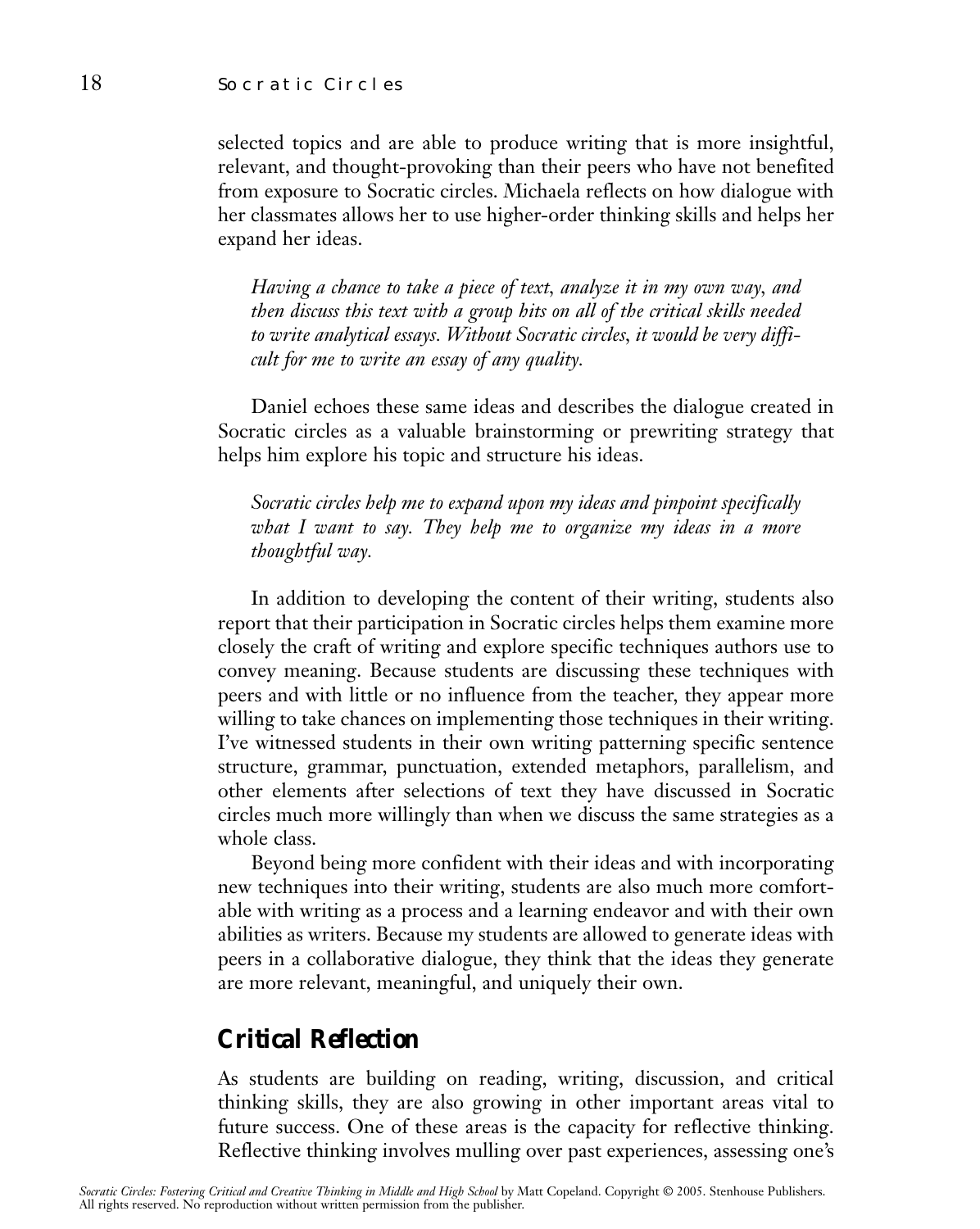own performance, and establishing goals for future performance. Socratic circles teach students to evaluate the quality of discussion not only in others but also in themselves. It is the critical reflection skills encouraged through feedback sessions that allow students to make comparisons and establish goals for their own discussions. Susan writes,

*By looking back over our Socratic circles and listening to others, we received constructive criticism that helps us discuss and understand at a higher level. By taking time to reflect, we gain more, giving ourselves a chance to do better in the future.*

Likewise, reflective thinking allows students to become more aware of the processes of their own growth and learning; students are more cognizant of the workings of their own minds and are able to advocate for their own learning needs. Reflective thinking also helps draw all these various skills and curricula into a cohesive, unified whole linking learning to personal experience and to each student's future.

Adler (1982) suggests that Socratic circles teach "participants how to analyze their own minds as well as the thought of others, which is to say it engages students in disciplined conversation about ideas and values" (p. 30). This reflective thinking helps to improve student performance not only in Socratic circles, but in other academic areas as well. Through the experience of reflecting, assessing, and establishing goals, students develop confidence in both their abilities and their learning.

#### Developing Students' Social Skills

Not only are Socratic circles an ideal method to draw in various areas of the curricula and meet a wide variety of academic needs, but they also help build social skills that students will find useful in making personal and career decisions for the rest of their lives.

## *Team-Building Skills*

As our society becomes more and more technologically advanced and our jobs move closer and closer to dealing with ideas and people and farther from dealing with raw materials, we are finding ourselves tackling workrelated problems as members of teams rather than as individuals. However, the majority of people enter the workforce with very little knowledge and very little experience working as an equal member of a team. As Lambright (1995) says, Socratic circles "are team building situations. Through mutual inquiry in a cooperative setting, leaders and learners alike apply knowledge, making reasoned connections within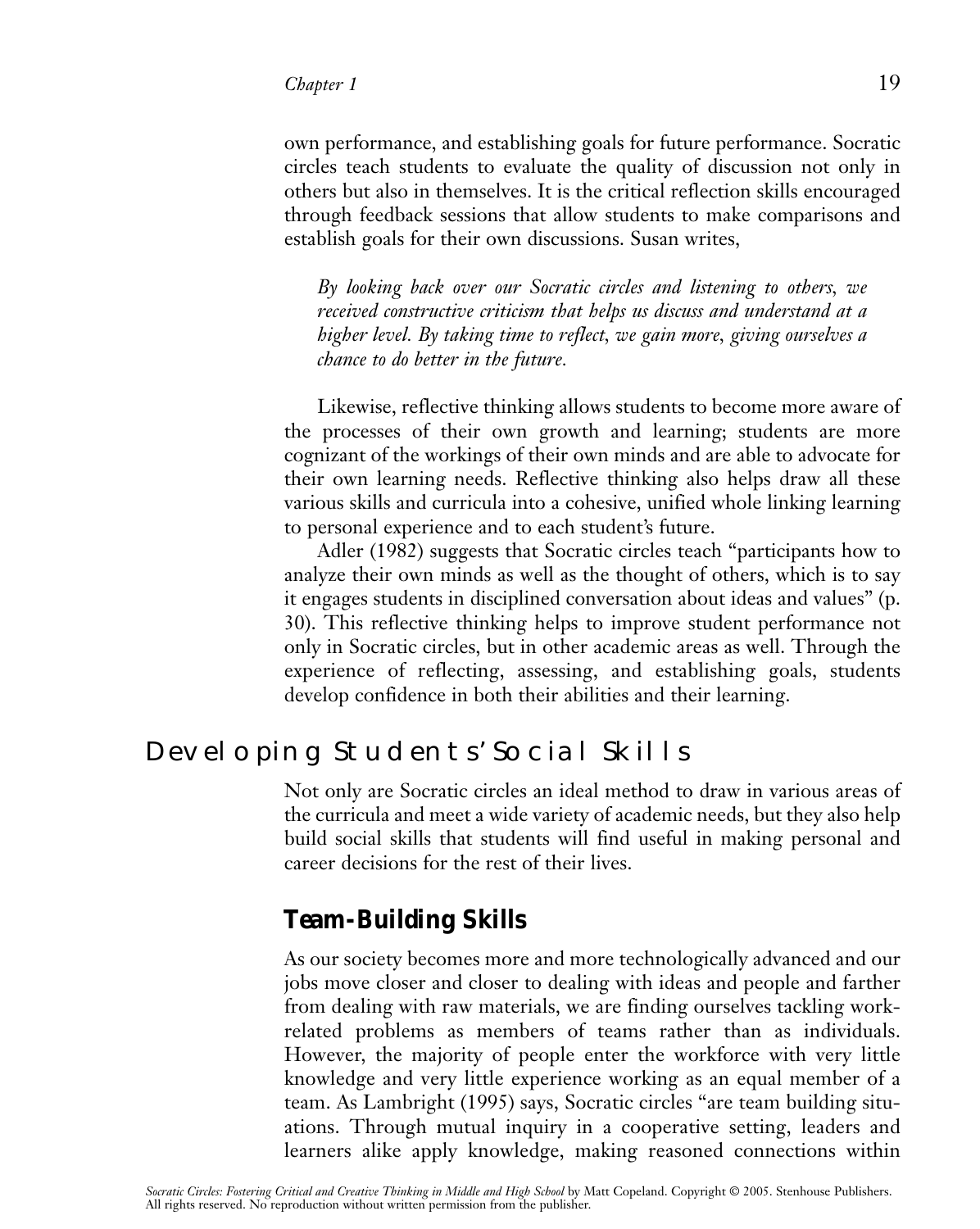themselves, with other group members, and with the text" (p. 34). In this way, students learn to voice their opinions and ideas in a positive, respectful, and cooperative manner. And because all participants (students and discussion leaders alike) come into the Socratic circle with a wide range of personal knowledge about the text, each participant becomes an equal partner in the group's quest for understanding. As Bruce writes,

*As we began to discuss our ideas in Socratic circle after Socratic circle, I realized that sharing my own thoughts was not about the personal pursuit of glory, but about working with others to find one epiphany after another.*

It is this equity in personal experience that enables each participant to be viewed as a potential contributor. There are no preconceived roles, no preconceived assumptions about who will uncover the truth for the group. Students therefore come to each Socratic circle with a fresh start. They are able to practice working collaboratively on a problem from a common starting point.

#### *Conflict Resolution*

Another social skill that continues to be increasingly important in today's rapidly changing world is conflict resolution. Our students face a great deal of interpersonal challenges both in- and outside of school. Through Socratic circles, students have the opportunity to practice these skills in a controlled environment. Tredway (1995) points out that a Socratic circle "is an important occasion for students to confront such conflicts and actively work out solutions" (p. 28). As Jerry, a freshman, echoes,

*Socratic circles taught us how to solve problems, to improve our writing and our critical thinking skills. But more than anything, they taught us how to deal with people and how to handle times when not everyone agreed.*

The process of Socratic circles helps build respect and understanding for students and their ideas and teaches participants to listen and accept multiple points of view. "This process by no means guarantees instantaneous respect for others, nor does it eliminate the conflict that is all too common in schools these days. It does, however, guide students to develop respectful, tactful, and kinder attitudes and behaviors" (Tredway 1995, p. 27). In fact, the benefits of Socratic circles in a middle school in Tennessee appear to have spread beyond the circles themselves: "[T]he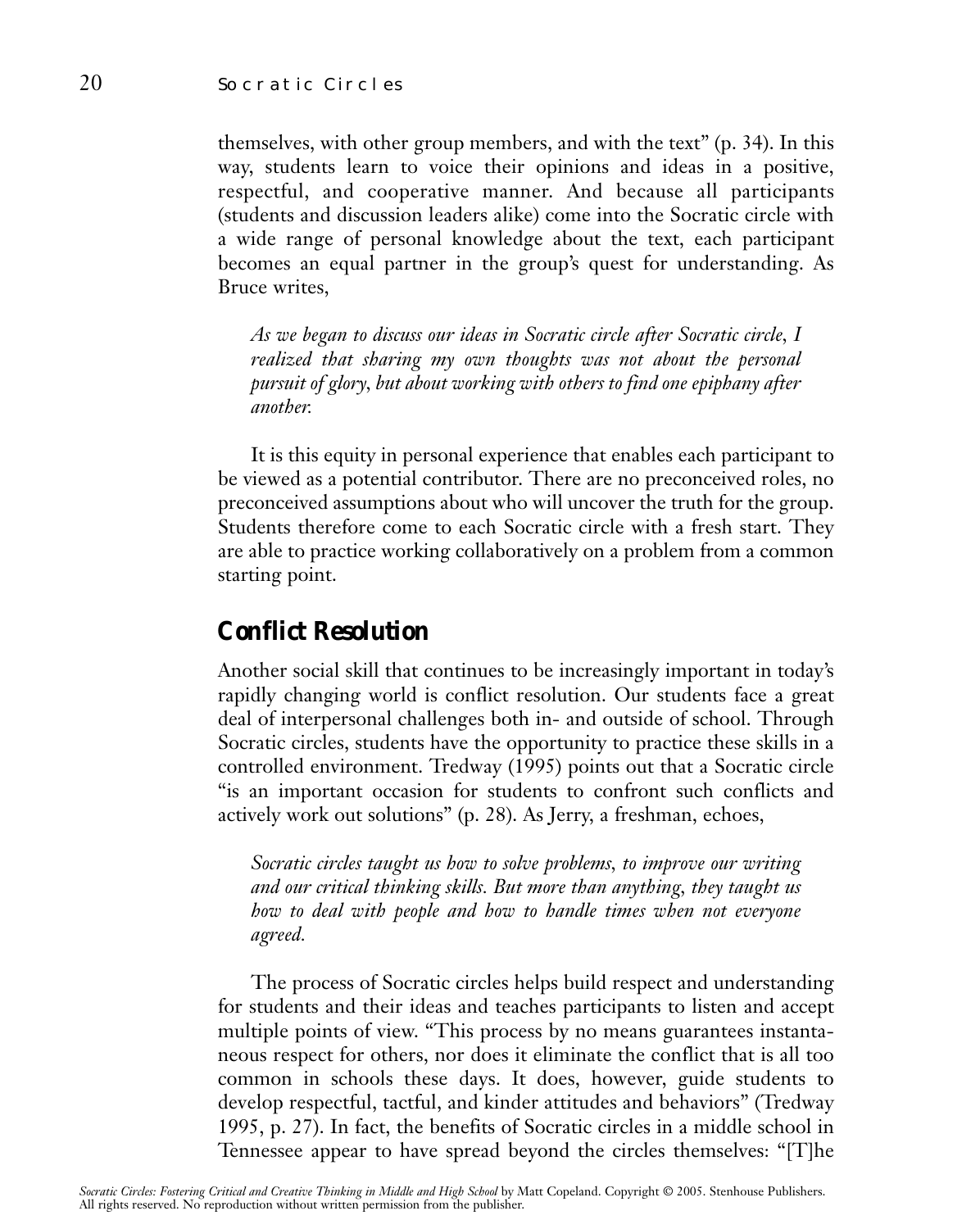conflict resolution expertise demonstrated by [participants] was significantly higher than would normally be expected from a middle school population" (Polite and Adams 1997, p. 265). However, simple conflict resolution is only the tip of the iceberg. Students preferring nonconfrontational resolutions to their disagreements is wonderful, but what is also needed is tolerance and acceptance of multiple views. Polite and Adams (1997) continue to explain that in their research "approximately 25% of all the students interviewed reported working to achieve win-win outcomes" (p. 265).

Jessica, a student with an impressive ability to offer deep insight in compact units of language, suggests, "Socratic circles are not only a way to understand text, but they are a way to understand people." It is this kind of conflict resolution that we need to be encouraging in our classrooms, and Socratic circles offer a tremendous opportunity to do so.

#### *Community-Building Skills*

In addition to learning how to approach a problem in a collaborative manner, Socratic circles encourage students to be accepting of people, opinions, and ideas that are different from their own. Socratic circles have been effective with a wide variety of students representing high and low ability, and a full range of racial, cultural, and socioeconomic backgrounds. In fact, Socratic circles that offer demographic variety have been successful in breaking down stereotypes and cliques of students. A freshman student writes of appreciating that diversity:

*In high school, it seems like so many things get in the way of people really knowing one another's thoughts and opinions. It's refreshing to have a diverse group of students come together and share their significant ideas in a civil manner. Socratic circles provide a secure and calm place to express real opinions and intelligence.*

It is the open, honest sharing of personal opinion and experience that allows students to view all people as sources of discovery. As Tredway (1996) suggests, Socratic circles "draw in students who are often less participatory and allow the synthesis of knowledge, ideas and personal meaning to take place in a structured and creative way" (p. 18).

In my own classroom I have witnessed the power that engaging in Socratic circles can have for a group of students. The frequency of classroom disruptions, misbehavior, and uncooperative attitudes appears to decrease. Socratic circles encourage a sense of community and family that helps make the overall classroom experience more rewarding for students and teachers alike. Through Socratic circles students begin to see each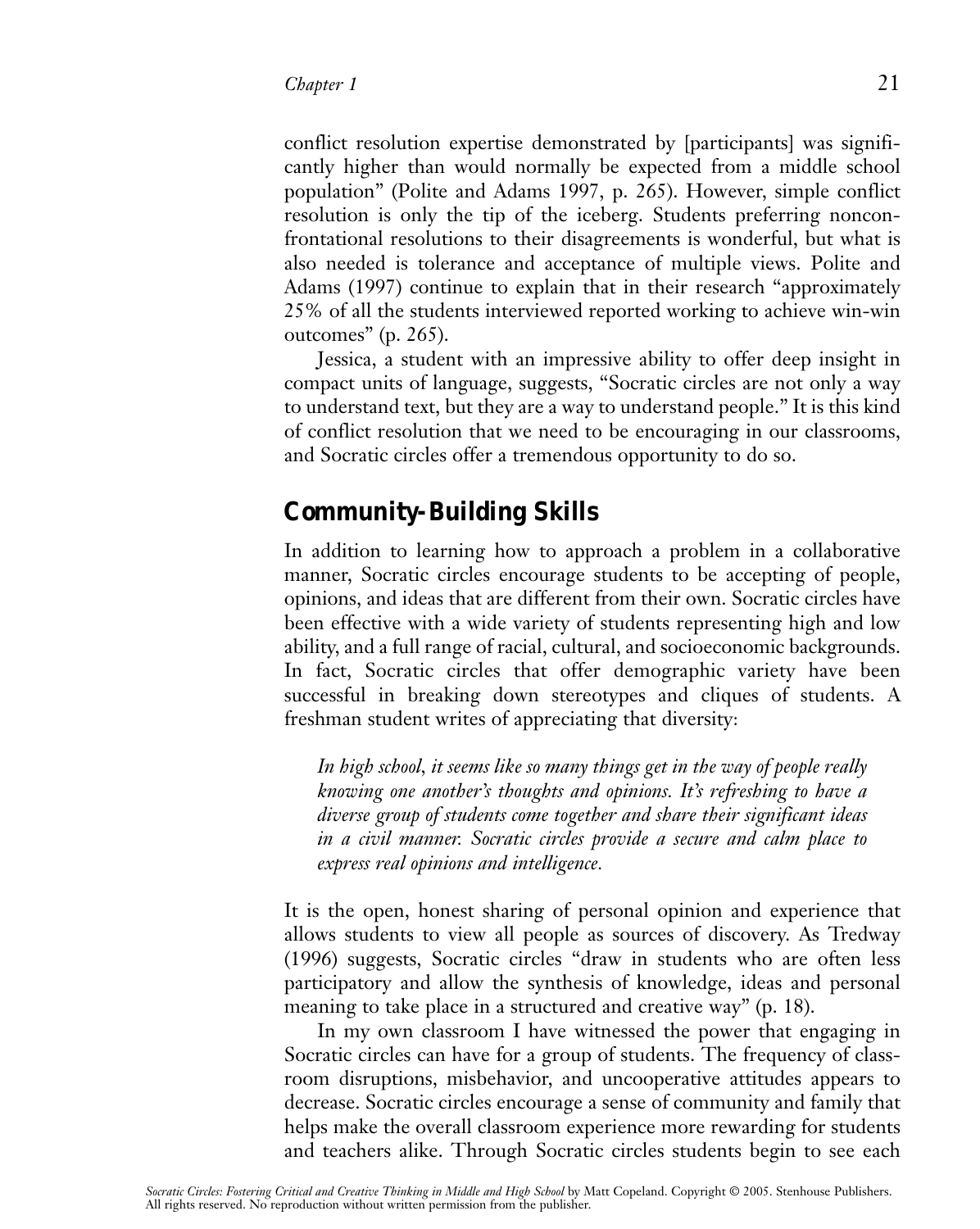other as viable, important individuals capable of improving the quality of thinking and experience of all involved, regardless of race or background.

#### Conclusion

For centuries now, we have proceeded with the idea that knowledgeable teachers should stand before their classrooms and deliver information to a collectively stoic group of passive learners. But as our nation and our culture continue to grow and change at exponential rates and as our jobs, our families, our lives, and our dreams become more and more diverse, perhaps it is time we shift our styles and theories of education to facilitate meeting a broader range of needs. More than fifteen years ago, Dennis Gray (1989) argued for this very idea:

*If employers, college officials, parents, and a self-styled "Education President of the United States" genuinely want high school students who can think, read, write, and continue to learn, no time could possibly be more propitious for rousing the schools from their intellectual coma through the introduction of seminars. (p. 23)*

However, few changes are visible in the expansion of Socratic circles in public education, and, unfortunately, we are no more adaptive today than we were in 1989.

All of the top-down reform movements in education are overlooking one very important reality. Honest change comes from within. Our nation is lacking the fundamental skills necessary to adapt in a constantly changing world. But changing our overall educational system will offer little improvement for this problem. Change needs to occur at the classroom level. "Fundamental reform requires internal change and personal effort because it is doomed to fail if mandated by outside authorities. It must come from inside ourselves for it to change attitudes and make lasting impact" (Lambright 1995, p. 30). Answers to our problems and our concerns are at our fingertips, but we as classroom teachers must take the initiative and make those changes happen. The reasons for these changes are clear:

*[E]ducators and students must change internally. We must think critically, creatively, differently. We must listen carefully and think out loud. We must take responsibility for what we say, work in a team setting, and come to terms with diverse, ambiguous meanings. We must work to distinguish between dialogue and discussion, to hone the art of critical thinking while practicing true communication and gaining intellectual empowerment. We must change the traditional image of the teacher as*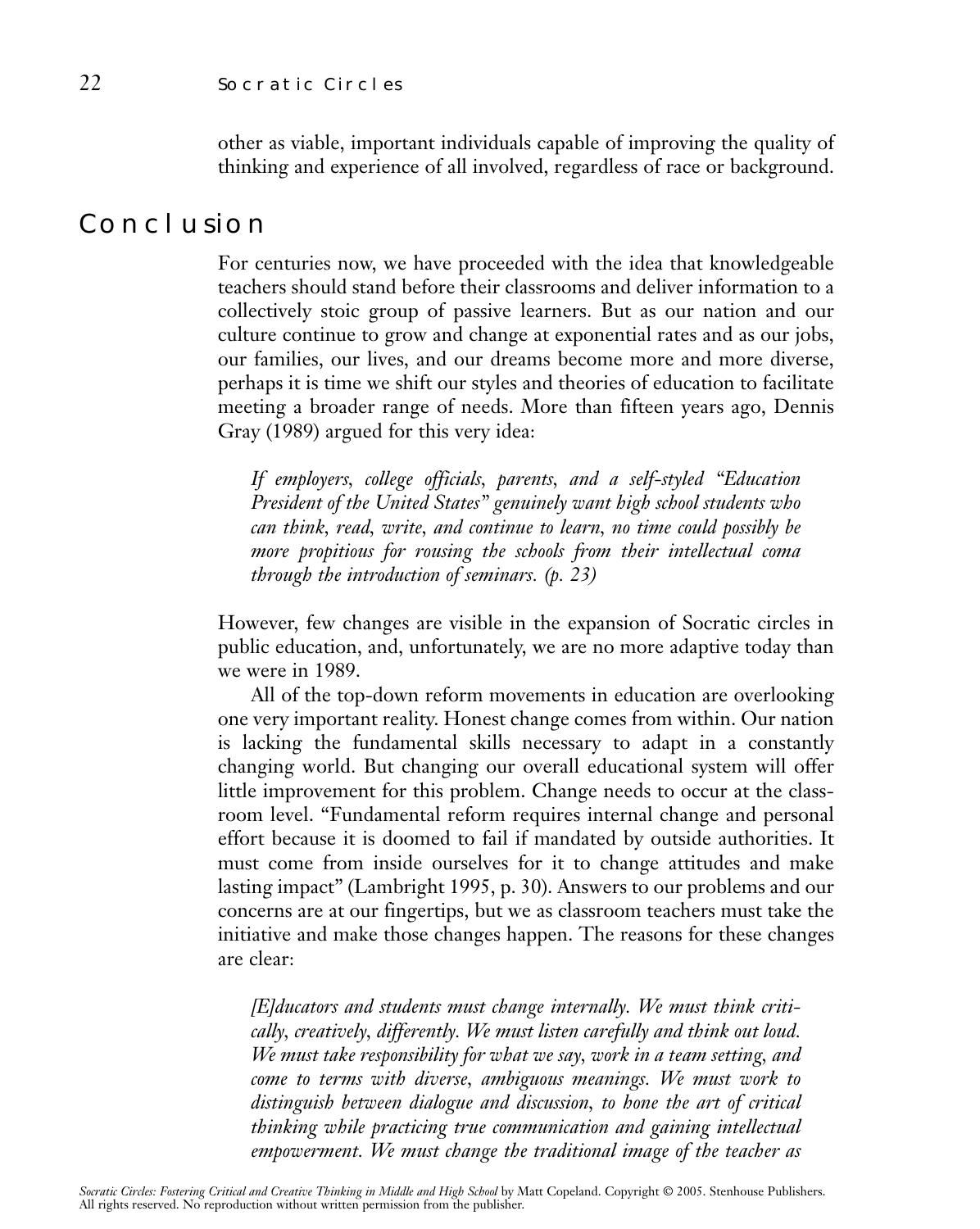*an all-knowing authority and the student as a blank slate. (Lambright 1995, p. 34)*

Those images, those ideas, those practices must change within our classrooms, for no other entity is strong enough to get the job done.

For that change to have a chance, we must temper our more didactic styles of teaching with a more maieutic form. We must empower our students in Socratic dialogue and offer them opportunities to practice the skills and processes they will rely upon throughout the remainder of their lives. If we honestly seek to produce self-directed learners and holistic individuals, we must change our classrooms and embrace strategies such as the Socratic circle.

Perhaps these ideas are best expressed by Miranda:

*Through our Socratic circles and the opportunity to express my views, I have gained more self-confidence and realized that not everyone thinks they are better than me. I have learned that perhaps society is not at such a loss to have our generation; everyone is capable of having a thoughtful and civilized conversation. And that is a great awakening for me.*